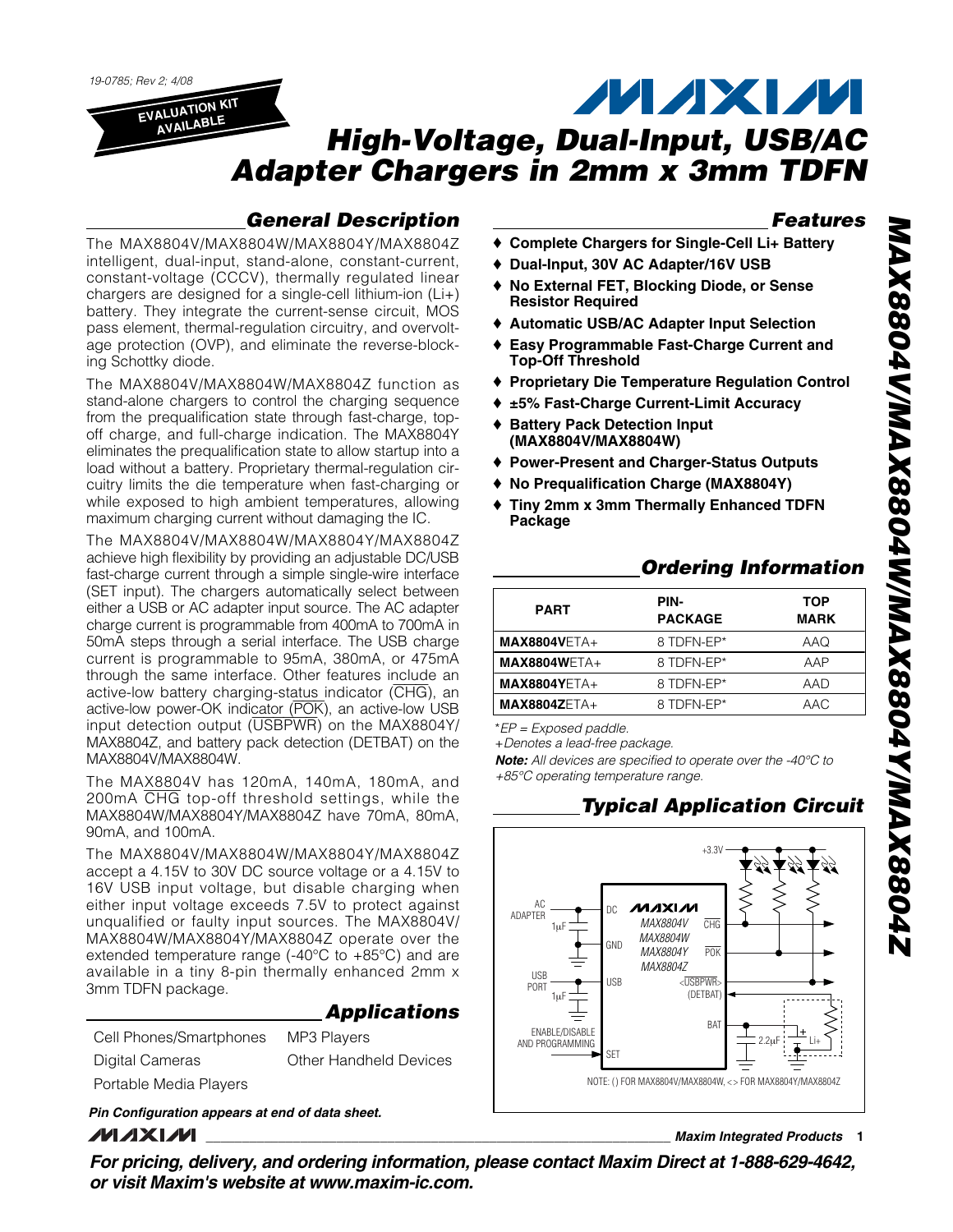### **ABSOLUTE MAXIMUM RATINGS**

| BAT, CHG, SET, POK, USBPWR, DETBAT                          |  |
|-------------------------------------------------------------|--|
|                                                             |  |
| Continuous Power Dissipation $(T_A = +70^{\circ}C)$         |  |
| $0$ Die IDEN 9mm v.3mm (derete 16.7m $M/20$ ebeve $.702$ C) |  |

| Operating Temperature Range 40°C to +85°C |  |
|-------------------------------------------|--|
|                                           |  |
|                                           |  |
| Lead Temperature (soldering, 10s)+300°C   |  |

8-Pin TDFN 2mm x 3mm (derate 16.7mW/°C above +70°C) (multilayer board).......................................................1333mW

Stresses beyond those listed under "Absolute Maximum Ratings" may cause permanent damage to the device. These are stress ratings only, and functional operation of the device at these or any other conditions beyond those indicated in the operational sections of the specifications is not implied. Exposure to absolute maximum rating conditions for extended periods may affect device reliability.

## **ELECTRICAL CHARACTERISTICS**

((V<sub>DC</sub> = 5V, V<sub>SET</sub> = 0V) or (V<sub>USB</sub> = 5V, V<sub>SET</sub> = 5V), V<sub>BAT</sub> = unconnected, V<sub>DETBAT</sub> = 0V (MAX8804V/MAX8804W), T<sub>A</sub> = -40°C to +85°C, unless otherwise noted.) (Note 1)

| <b>PARAMETER</b>                 |                                                                      | <b>CONDITIONS</b>                         | <b>MIN</b> | <b>TYP</b> | <b>MAX</b> | <b>UNITS</b> |  |
|----------------------------------|----------------------------------------------------------------------|-------------------------------------------|------------|------------|------------|--------------|--|
| <b>DC AND USB</b>                |                                                                      |                                           |            |            |            |              |  |
| DC Input Voltage Range           |                                                                      |                                           | 0          |            | 28         | $\vee$       |  |
| USB Input Voltage Range          |                                                                      |                                           | 0          |            | 14         | $\vee$       |  |
| Input Operating Range            | (Notes 2, 3)                                                         |                                           | 4.15       |            | 7.00       | V            |  |
| Input Undervoltage Threshold     | V <sub>IN</sub> rising, 500mV hysteresis (typ) (Note 2)              |                                           | 3.85       | 4.0        | 4.15       | $\vee$       |  |
| Input Overvoltage Threshold      | V <sub>IN</sub> rising, 200mV hysteresis (typ) (Note 2)              |                                           | 7.2        | 7.5        | 7.8        | $\vee$       |  |
|                                  | $V_{\text{USB}} = 0V$ , $I_{\text{BAT}} = 0 \text{mA}$ , charge mode |                                           |            | 800        | 1200       |              |  |
| DC Input Supply Current          | $VSET = 5V$ , standby mode                                           |                                           |            | 300        | 550        | μA           |  |
|                                  | $V_{DC}$ = $V_{BAT}$ = 4.3V, shutdown mode                           |                                           |            | 300        | 550        |              |  |
|                                  | $V_{DC} = 0V$ , $V_{SET} = 5V$ , $I_{BAT} = 0mA$ , charge mode       |                                           |            | 800        | 1200       |              |  |
| <b>USB Input Supply Current</b>  | $VSET = 0V$ , standby mode                                           |                                           |            | 300        | 550        | μA           |  |
|                                  | $V_{\text{USB}} = V_{\text{BAT}} = 4.3V$ , shutdown mode             |                                           |            | 300        | 550        |              |  |
| DC to BAT On-Resistance          | $V_{DC} = 3.7V$ , $V_{BAT} = 3.6V$                                   |                                           |            | 0.55       | 1.0        | $\Omega$     |  |
| USB to BAT On-Resistance         | $V_{\text{USB}} = 3.7V$ , $V_{\text{BAT}} = 3.6V$                    |                                           |            | 0.65       | 1.2        | Ω            |  |
| Input to BAT Comparator          | V <sub>IN</sub> rising                                               |                                           | 145        | 260        | 385        | mV           |  |
| Threshold (Note 2)               | V <sub>IN</sub> falling                                              |                                           |            | 55         |            |              |  |
| <b>BAT</b>                       |                                                                      |                                           |            |            |            |              |  |
| <b>BAT Regulation Voltage</b>    | $IBAT = 0mA$                                                         | $T_A = +25$ °C                            | 4.179      | 4.200      | 4.221      | $\vee$       |  |
|                                  |                                                                      | $T_A = -40^{\circ}$ C to $+85^{\circ}$ C  | 4.158      | 4.200      | 4.242      |              |  |
| <b>Battery Removal Detection</b> | <b>VBAT rising</b>                                                   |                                           | 4.40       | 4.67       | 4.90       | V            |  |
| Threshold                        | Hysteresis                                                           |                                           |            | 0.1        |            |              |  |
|                                  |                                                                      | Default and 1st to 3rd<br>interface pulse | 475        | 500        | 525        |              |  |
|                                  | $V_{\text{USB}} = 0V$ ,                                              | 4th to 7th interface pulse                | 523        | 550        | 578        | mA           |  |
|                                  | $VBAT = 3.6V$ ,                                                      | 8th to 11th interface pulse               | 570        | 600        | 630        |              |  |
| DC Charging Current              | rising edge detection on<br><b>SET (MAX8804Y/</b>                    | 12th to 15th interface pulse              | 428        | 450        | 473        |              |  |
|                                  | MAX8804Z)                                                            | 16th to 19th interface pulse              | 380        | 400        | 420        |              |  |
|                                  |                                                                      | 20th to 23rd interface pulse              | 618        | 650        | 683        |              |  |
|                                  |                                                                      | 24th to 27th interface pulse              | 665        | 700        | 735        |              |  |

**MAX8804V/MAX8804W/MAX8804Y/MAX8804Z** MAX8804V/MAX8804W/MAX8804Y/MAX8804Z

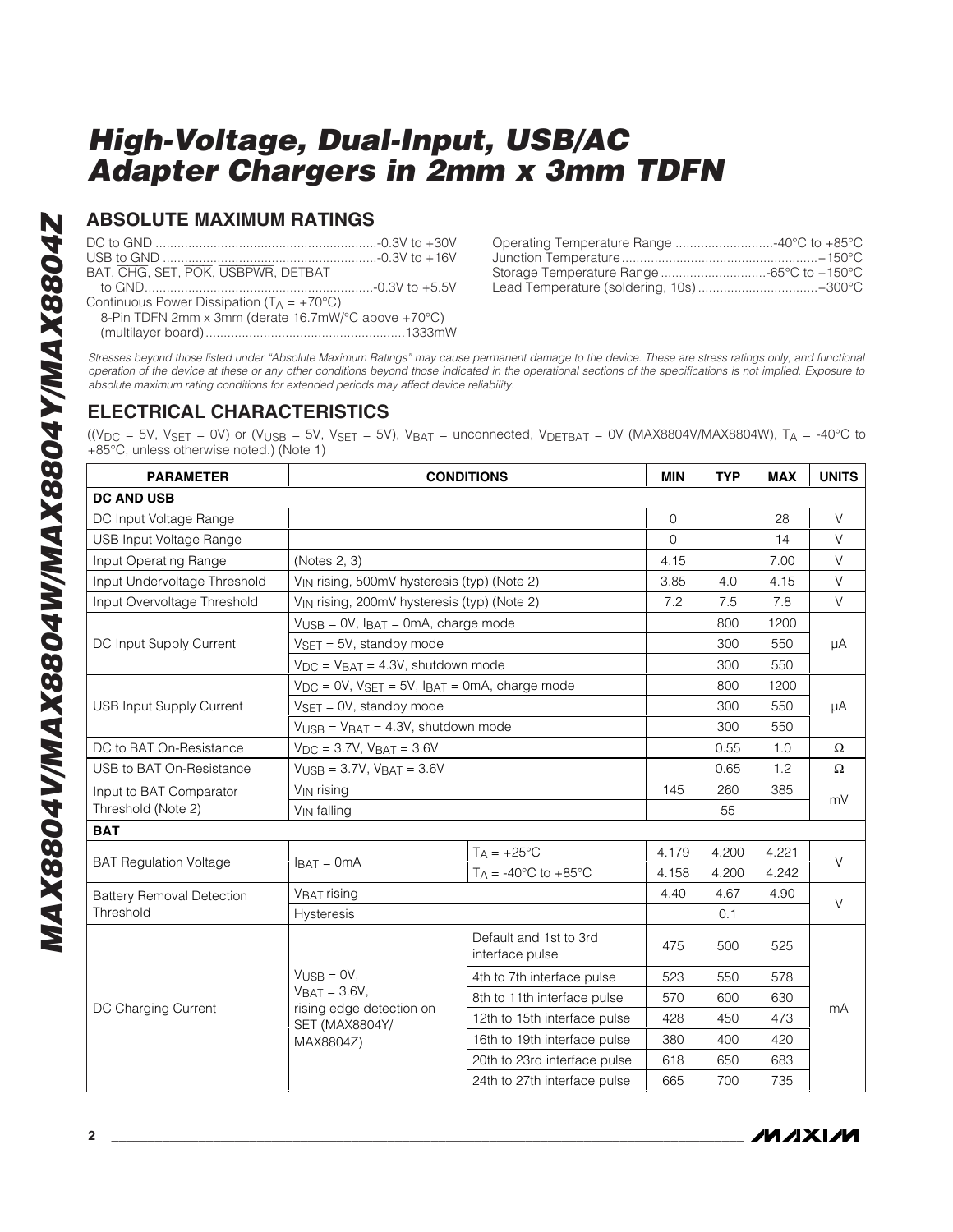## **ELECTRICAL CHARACTERISTICS (continued)**

((V<sub>DC</sub> = 5V, V<sub>SET</sub> = 0V) or (V<sub>USB</sub> = 5V, V<sub>SET</sub> = 5V), V<sub>BAT</sub> = unconnected, V<sub>DETBAT</sub> = 0V (MAX8804V/MAX8804W), T<sub>A</sub> = -40°C to +85°C, unless otherwise noted.) (Note 1)

| <b>PARAMETER</b>                                     |                                                                             | <b>CONDITIONS</b>                                                                         | <b>MIN</b> | TYP   | <b>MAX</b>     | <b>UNITS</b> |
|------------------------------------------------------|-----------------------------------------------------------------------------|-------------------------------------------------------------------------------------------|------------|-------|----------------|--------------|
|                                                      |                                                                             | Default and 1st to 3rd interface<br>pulse                                                 | 428        | 450   | 473            |              |
|                                                      | $V_{\text{USB}} = 0V$ ,                                                     | 4th to 7th interface pulse                                                                | 523        | 550   | 578            |              |
|                                                      | $V_{BAT} = 3.6V,$                                                           | 8th to 11th interface pulse                                                               | 475        | 500   | 525            |              |
| DC Charging Current                                  | rising edge detection<br>on SET (MAX8804V/                                  | 12th to 15th interface pulse                                                              | 380        | 400   | 420            | mA           |
|                                                      | MAX8804W)                                                                   | 16th to 19th interface pulse                                                              | 570        | 600   | 630            |              |
|                                                      |                                                                             | 20th to 23th interface pulse                                                              | 618        | 650   | 683            |              |
|                                                      |                                                                             | 24th to 27th interface pulse                                                              | 665        | 700   | 735            |              |
|                                                      | $V_{DC} = 0V$ ,<br>$VBAT = 3.6V$ , rising                                   | Default                                                                                   | 90         | 95    | 100            |              |
|                                                      | edge detection on SET<br>(MAX8804Y/                                         | 1st interface pulse                                                                       | 360        | 380   | 400            |              |
| <b>USB Charging Current</b>                          | MAX8804Z)                                                                   | 2nd interface pulse                                                                       | 450        | 475   | 500            | mA           |
|                                                      | $V_{DC} = 0V$ ,<br>$VBAT = 3.6V$ , rising                                   | Default                                                                                   | 360        | 380   | 400            |              |
|                                                      | edge detection on SET                                                       | 1st interface pulse                                                                       | 450        | 475   | 500            |              |
|                                                      | (MAX8804V/<br>MAX8804W)                                                     | 2nd interface pulse                                                                       | 90         | 95    | 100            |              |
| Soft-Start Time                                      | Ramping time from 0 to 500mA                                                |                                                                                           |            | 250   |                | μs           |
| <b>BAT Prequal Threshold</b>                         | 300mV hysteresis (typ)                                                      | MAX8804V/MAX8804W/MAX8804Z only, VBAT rising,                                             | 2.35       | 2.50  | 2.65           | V            |
| <b>BAT Prequal Charge Current</b>                    | MAX8804V/MAX8804W/MAX8804Z only                                             |                                                                                           |            | 95    |                | mA           |
| <b>BAT Leakage Current</b>                           | $V_{DC}$ = $V_{USB}$ = 0V, $V_{BAT}$ = 4.2V                                 |                                                                                           |            |       | $\mathbf{2}$   | μA           |
| <b>SET</b>                                           |                                                                             |                                                                                           |            |       |                |              |
|                                                      | V <sub>SET</sub> rising                                                     |                                                                                           |            |       | 1.6            |              |
| Logic Input Thresholds                               | V <sub>SET</sub> falling                                                    |                                                                                           | 0.4        |       |                | V            |
| Logic-High Time                                      |                                                                             | Pulse width required to program DC charge current                                         | 1          |       | 1000           | μs           |
| Logic-Low Time                                       |                                                                             | Pulse width required to program USB charge current                                        | 1          |       | 1000           | μs           |
| SET DC Mode Shutdown Delay                           |                                                                             | $V_{\text{USB}} = 0V$ , $V_{\text{DC}} = 5V$ , measured from $V_{\text{SET}}$ low to high | 1.5        | 2     | 2.5            | ms           |
| SET USB Mode Shutdown Delay                          |                                                                             | $V_{DC}$ = 0V, $V_{USB}$ = 5V, measured from $V_{SET}$ high to low                        | 1.5        | 2     | 2.5            | ms           |
| SET Internal Pulldown Resistor                       |                                                                             |                                                                                           |            | 2     | $\overline{4}$ | $M\Omega$    |
| POK, CHG, USBPWR (USBPWR only for MAX8804Y/MAX8804Z) |                                                                             |                                                                                           |            |       |                |              |
| Logic Output-Voltage Low                             | $I\overline{POK} = I\overline{CHG} = I\overline{USBPWR} = 5mA$              |                                                                                           |            | 60    | 500            | mV           |
| Logic Output-Current High                            | $V_{\overline{POK}} = V_{\overline{CHG}} =$<br>$V\overline{UBBFWR} = 5.5V,$ | $T_A = +25$ °C                                                                            |            | 0.001 | 1              | μA           |
|                                                      | $V_{DC} = V_{USB} = 0V$                                                     | $T_A = +85^{\circ}$ C                                                                     |            | 0.01  |                |              |
| DETBAT (MAX8804V/MAX8804W only)                      |                                                                             |                                                                                           |            |       |                |              |
| Logic Input Theshold                                 | Rising<br>Falling                                                           |                                                                                           | 0.4        |       | 1.6            | V            |
| Pullup Resistor                                      |                                                                             |                                                                                           |            | 63    |                | kΩ           |
|                                                      |                                                                             |                                                                                           |            |       |                |              |

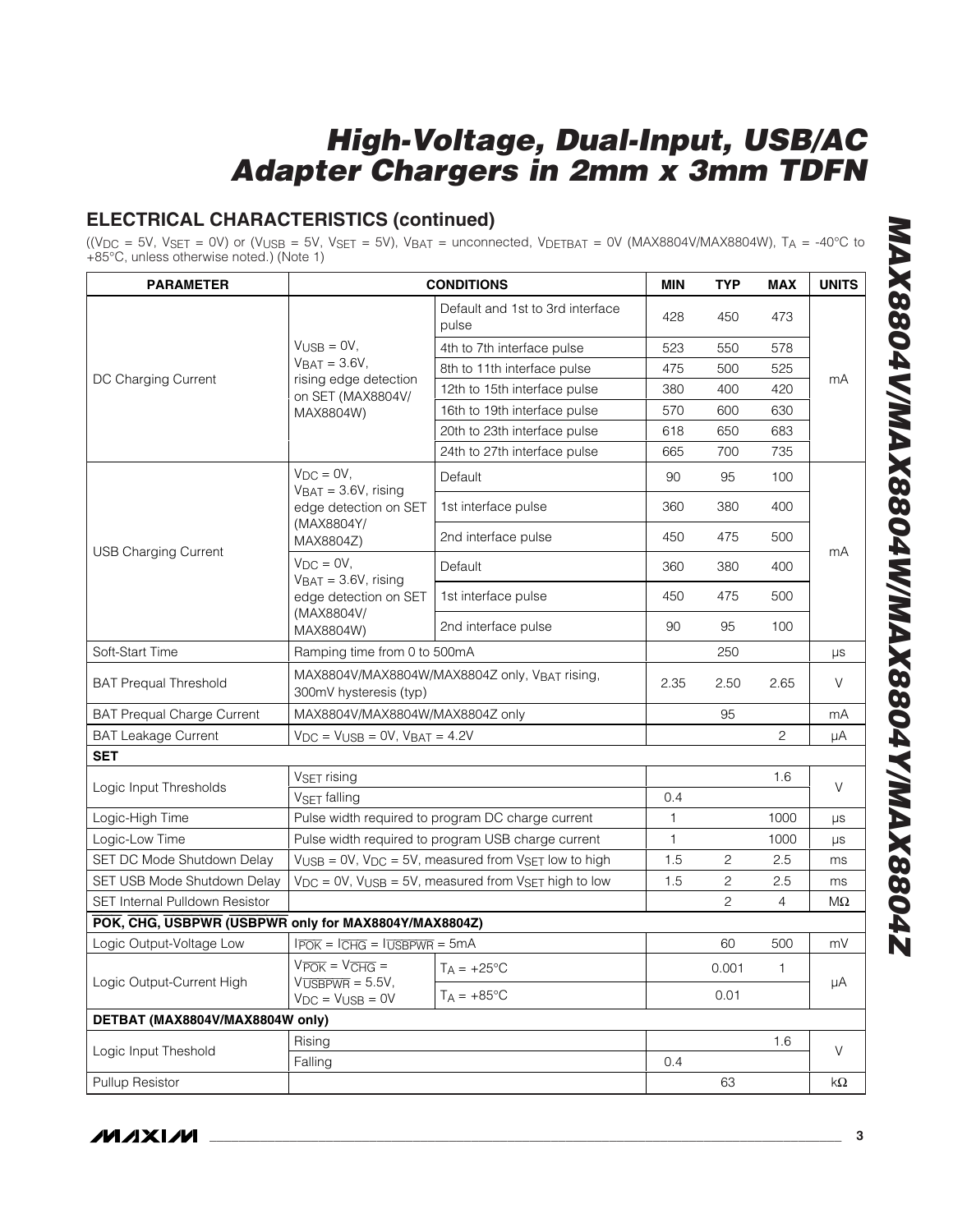## **ELECTRICAL CHARACTERISTICS (continued)**

((V<sub>DC</sub> = 5V, V<sub>SET</sub> = 0V) or (V<sub>USB</sub> = 5V, V<sub>SET</sub> = 5V), V<sub>BAT</sub> = unconnected, V<sub>DETBAT</sub> = 0V (MAX8804V/MAX8804W), T<sub>A</sub> = -40°C to +85°C, unless otherwise noted.) (Note 1)

| <b>PARAMETER</b>                                          |                                                                                   | <b>CONDITIONS</b>              |                                                                          | <b>MIN</b>                | <b>TYP</b>     | <b>MAX</b> | <b>UNITS</b>    |  |
|-----------------------------------------------------------|-----------------------------------------------------------------------------------|--------------------------------|--------------------------------------------------------------------------|---------------------------|----------------|------------|-----------------|--|
| <b>CHG</b>                                                |                                                                                   |                                |                                                                          |                           |                |            |                 |  |
|                                                           |                                                                                   | $V_{DC} = 0V$ , $V_{USB} = 5V$ |                                                                          | 60                        | 80             | 100        |                 |  |
|                                                           | IBAT falling, battery is<br>charged, rising edge                                  |                                | Default, 4th, 8th,<br>12th, 16th, 20th,<br>24th, 28th interface<br>pulse | 60                        | 80             | 100        |                 |  |
| CHG Top-Off Threshold<br>(MAX8804W/MAX8804Y/<br>MAX8804Z) |                                                                                   | $V_{DC} = 5V$ ,                | 1st, 5th, 9th, 13th,<br>17th, 21st, 25th<br>interface pulse              | 67.5                      | 90             | 112.5      | mA              |  |
|                                                           | on SET                                                                            | $V_{\text{USB}} = 0V$          | 2nd, 6th, 10th,<br>14th, 18th, 22nd,<br>26th interface pulse             | 75                        | 100            | 125        |                 |  |
|                                                           |                                                                                   |                                | 3rd, 7th, 11th, 15th,<br>19th, 23rd, 27th<br>interface pulse             | 52.7                      | 70             | 87.5       |                 |  |
|                                                           |                                                                                   | $V_{DC} = 0V$ , $V_{USB} = 5V$ |                                                                          | 60                        | 80             | 100        |                 |  |
|                                                           |                                                                                   |                                | Default, 4th, 8th,<br>12th, 16th, 20th,<br>24th, 28th interface<br>pulse | 90                        | 120            | 150        | mA              |  |
| CHG Top-Off Threshold<br>(MAX8804V)                       | IBAT falling, battery is<br>charged, rising edge                                  | $V_{DC} = 5V$ ,                | 1st, 5th, 9th, 13th,<br>17th, 21st, 25th<br>interface pulse              | 105                       | 140            | 175        |                 |  |
|                                                           | on SET                                                                            | $V_{\text{USE}} = 0V$          | 2nd, 6th, 10th,<br>14th, 18th, 22nd,<br>26th interface pulse             | 135                       | 180            | 225        |                 |  |
|                                                           |                                                                                   |                                | 3rd, 7th, 11th, 15th,<br>19th, 23rd, 27th<br>interface pulse             | 150                       | 200            | 250        |                 |  |
| <b>CHG</b> Hysteresis                                     | IBAT rising after top-off                                                         | DC mode                        |                                                                          |                           | 57             |            | mA              |  |
|                                                           | is detected (Note 4)                                                              | USB mode                       |                                                                          |                           | 51             |            |                 |  |
| <b>CHG</b> Detection Delay                                | IBAT falls below top-off threshold                                                |                                |                                                                          | $\ensuremath{\mathsf{3}}$ | $\overline{4}$ | 5          | ms              |  |
| <b>THERMAL LOOP</b>                                       |                                                                                   |                                |                                                                          |                           |                |            |                 |  |
| Thermal-Regulation Set Point                              | Junction temperature when the charge current is reduced,<br>T <sub>J</sub> rising |                                |                                                                          |                           | $+105$         |            | $\rm ^{\circ}C$ |  |
| Thermal-Regulation Gain                                   | Reduction of IBAT for                                                             | DC charging                    |                                                                          |                           | $-40$          |            | mA/°C           |  |
|                                                           | increase of T <sub>J</sub>                                                        | USB charging                   |                                                                          |                           | $-24$          |            |                 |  |

**Note 1:** Devices are 100% production tested at T<sub>A</sub> = +25°C. Limits over the operating temperature range are guaranteed by design and characterization.

Note 2: V<sub>IN</sub> refers to the input for the IC. For the MAX8804V/MAX8804W/MAX8804Y/MAX8804Z, V<sub>IN</sub> is V<sub>DC</sub> with V<sub>USB</sub> = 0V or V<sub>USB</sub> with  $V_{DC} = 0V$ .

**Note 3:** Guaranteed by undervoltage and overvoltage threshold testing. For charge completion, the input voltage must be greater than 4.28V.

**Note 4:** This hysteresis is for all charge current except 95mA. In the case of 95mA charge current, voltage-mode to current-mode detection gives indication of charge mode.

*MAXM*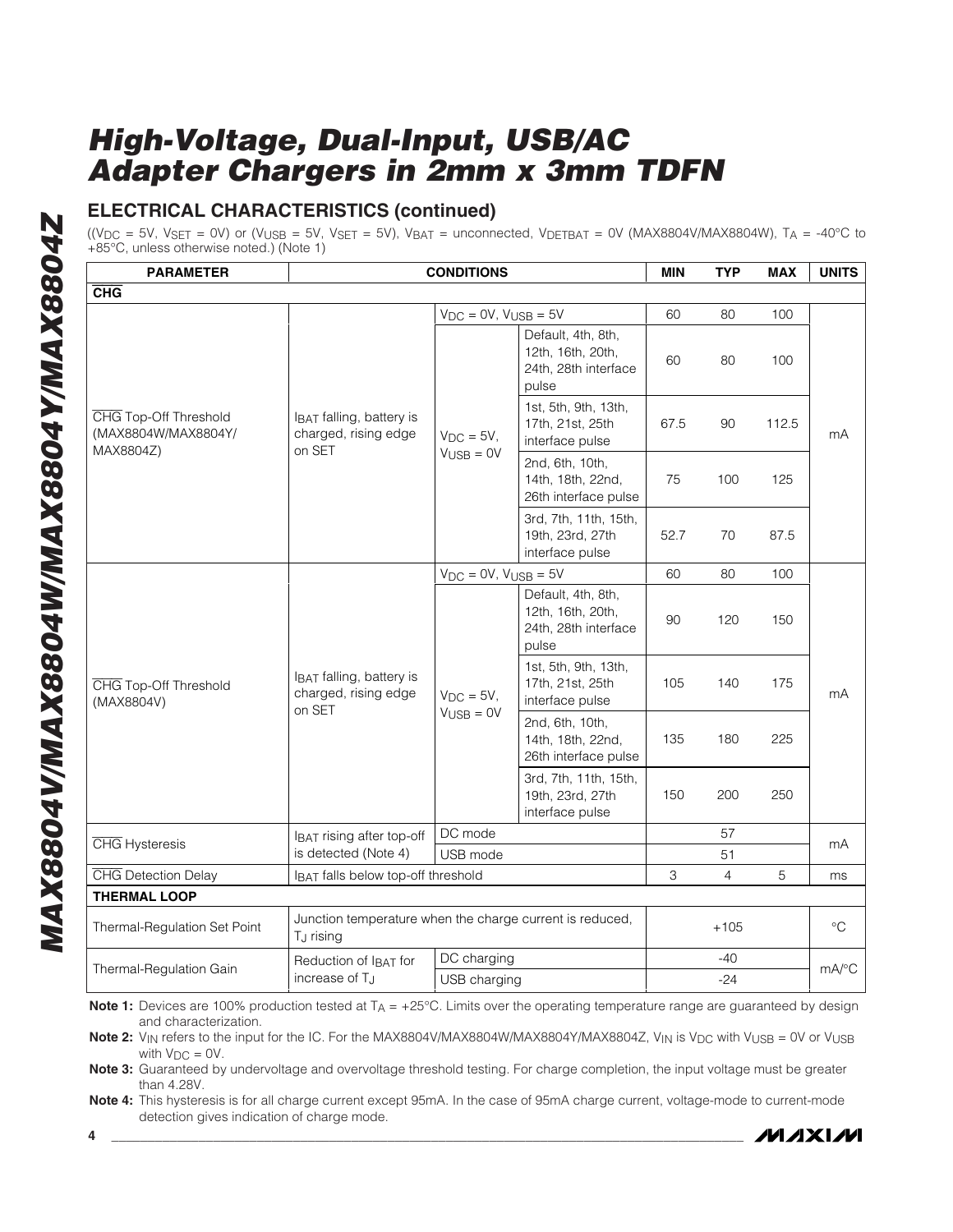## **Typical Operating Characteristics**

 $(V_{BAT} = 3.6V; DC charge mode: V_{DC} = 5V, V_{USE} = 0V, V_{DETBAT} = 0V (MAX8804Y/MAX8804Z only), V_{SET} = 0V or unconnected; USB$ charge mode:  $V_{\text{USB}} = 5V$ ,  $V_{\text{DC}} = 0V$ ,  $V_{\text{SET}} = 5V$ ;  $T_A = +25^{\circ}C$ , unless otherwise noted.)





**STANDBY-MODE SUPPLY CURRENT vs. INPUT VOLTAGE (USB CHARGING MODE)**



**CHARGE CURRENT vs. BATTERY VOLTAGE (USB CHARGING MODE)**

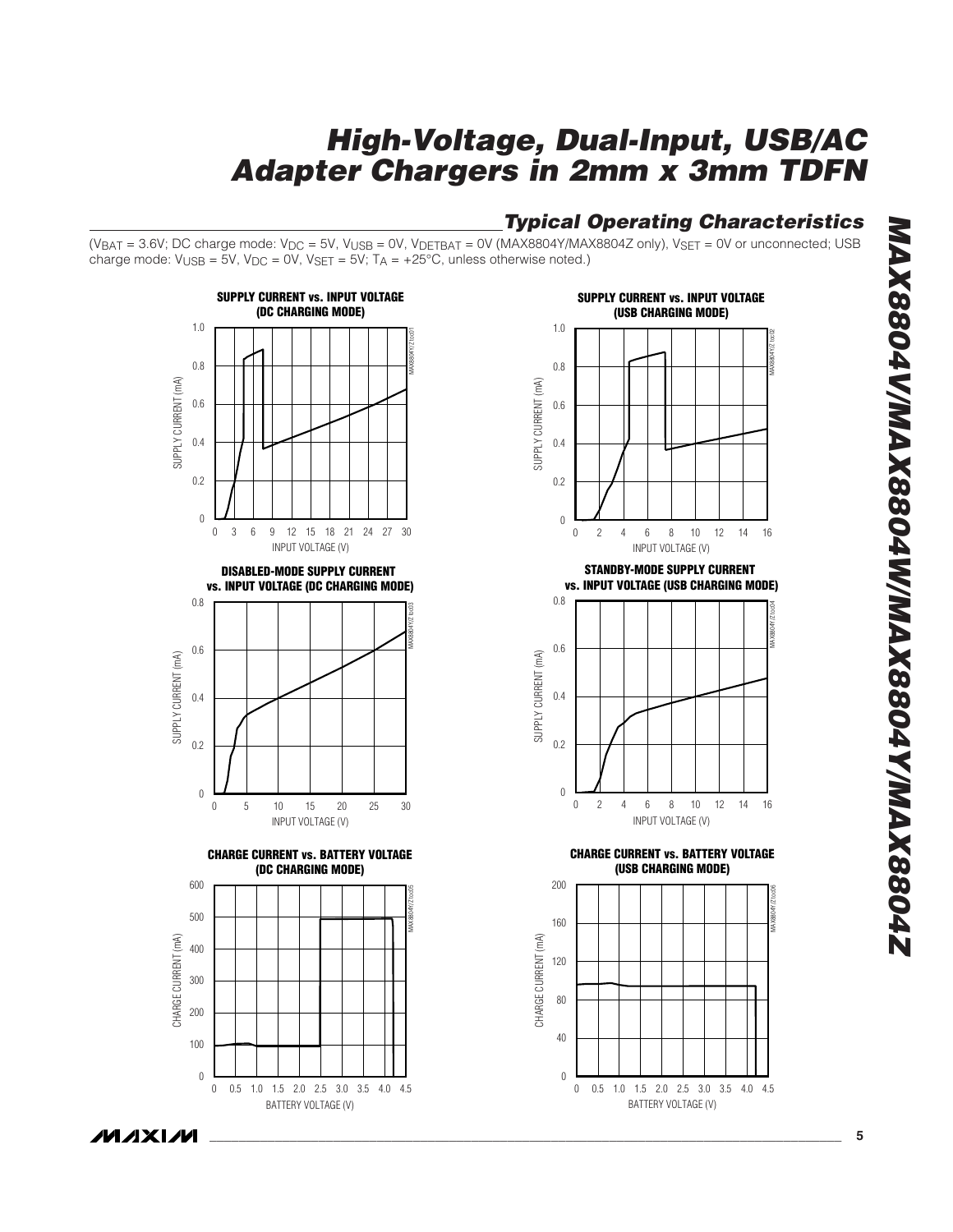

MAXIM

(VBAT = 3.6V; DC charge mode:  $V_{DC}$  = 5V, V<sub>USB</sub> = 0V, V<sub>DETBAT</sub> = 0V (MAX8804Y/MAX8804Z only), V<sub>SET</sub> = 0V or unconnected; USB charge mode:  $V_{\text{USB}} = 5V$ ,  $V_{\text{DC}} = 0V$ ,  $V_{\text{SET}} = 5V$ ;  $T_A = +25^{\circ}C$ , unless otherwise noted.)



**MAX8804V/MAX8804W/MAX8804Y/MAX8804Z** MAX8804V/MAX8804W/MAX8804Y/MAX8804Z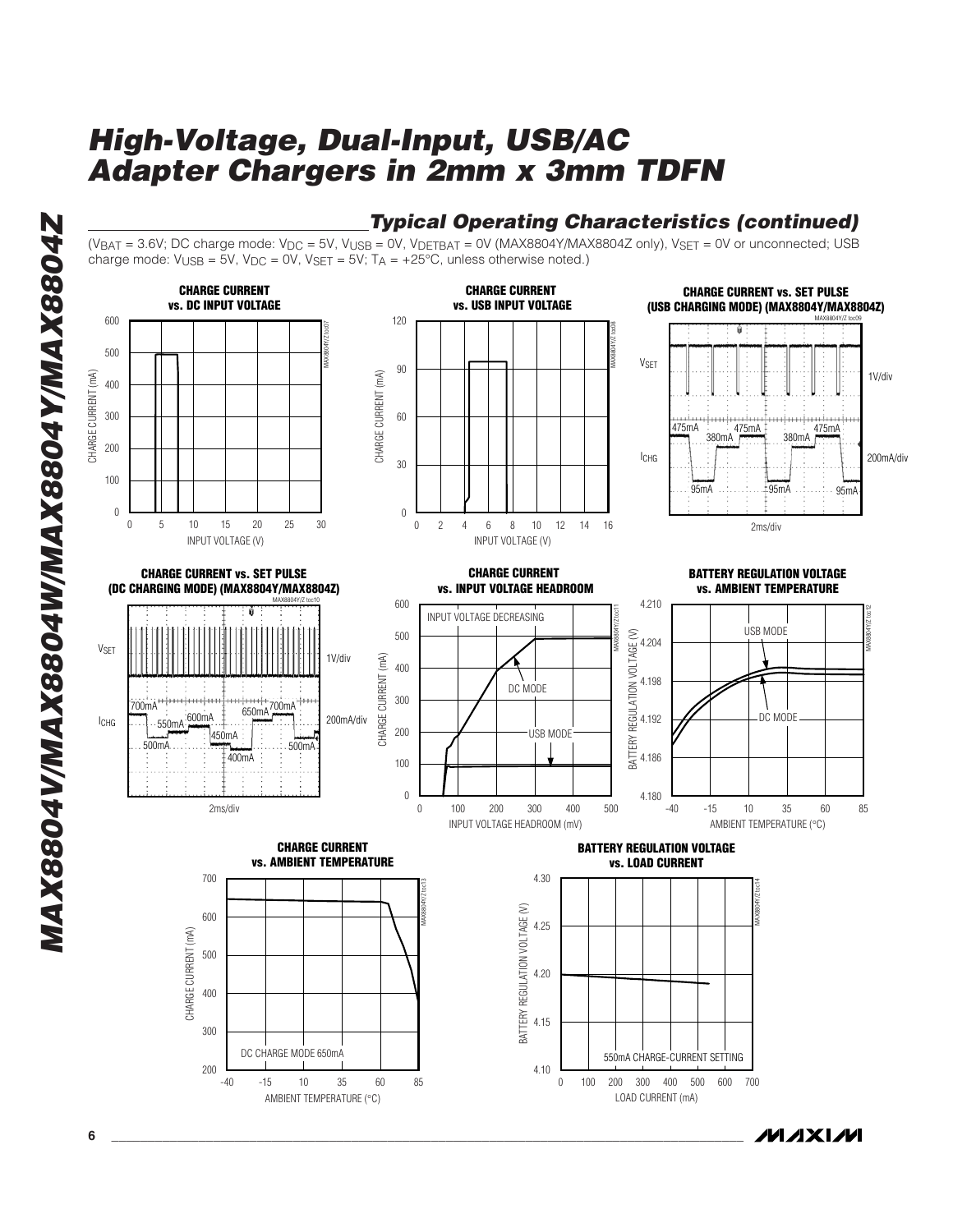## **Pin Description**

|                                     | PIN                                 |               |                                                                                                                                                                                                                                                                                                                                                                                                                             |
|-------------------------------------|-------------------------------------|---------------|-----------------------------------------------------------------------------------------------------------------------------------------------------------------------------------------------------------------------------------------------------------------------------------------------------------------------------------------------------------------------------------------------------------------------------|
| <b>MAX8804V/</b><br><b>MAX8804W</b> | <b>MAX8804Y/</b><br><b>MAX8804Z</b> | <b>NAME</b>   | <b>FUNCTION</b>                                                                                                                                                                                                                                                                                                                                                                                                             |
| $\mathbf{1}$                        | 1                                   | <b>BAT</b>    | Battery Connection. The IC delivers charging current and monitors battery voltage<br>using BAT. Bypass BAT to GND with a 2.2µF or larger ceramic capacitor. BAT is high<br>impedance when the IC is disabled.                                                                                                                                                                                                               |
| 2                                   |                                     | <b>DETBAT</b> | Battery Pack Detection Input. Drive DETBAT low or connect it to GND to allow SET to<br>control the charger. Leave DETBAT unconnected to disable any charge mode.                                                                                                                                                                                                                                                            |
|                                     | $\overline{c}$                      | <b>USBPWR</b> | USB Input Detection Output. USBPWR is internally pulled low if a valid voltage is<br>present at USB, otherwise it is high impedance. USBPWR circuitry is active regardless<br>of SET and charger on/off status.                                                                                                                                                                                                             |
| 3                                   | 3                                   | POK           | Power-OK Monitor. POK is an open-drain output that is internally pulled low when a<br>valid charging source is detected at either DC or USB. POK is high impedance when<br>both input voltages are less than VUVLO or VBAT.                                                                                                                                                                                                 |
| 4                                   | $\overline{4}$                      | <b>DC</b>     | DC Input Supply. Connect DC to a 4.15V to 7V charging source. Bypass DC to GND<br>with a 1µF or larger ceramic capacitor. DC takes priority over USB when both are valid.                                                                                                                                                                                                                                                   |
| 5                                   | 5                                   | <b>USB</b>    | USB Input Source. Connect USB to a USB port. Bypass USB to GND with a 1µF or<br>larger ceramic capacitor.                                                                                                                                                                                                                                                                                                                   |
| 6                                   | 6                                   | CHG           | Charging-Status Output. CHG is internally pulled low when the battery is being<br>charged. CHG is high impedance when the charger is in top-off mode or disabled.                                                                                                                                                                                                                                                           |
| $\overline{7}$                      | $\overline{7}$                      | <b>SET</b>    | Enable/Disable, Charging Current, and Top-Off Threshold Set Input. Drive SET low to<br>enable DC charge mode and drive high to enable USB charge mode. If both DC and<br>USB inputs are present, SET is used for the DC charge mode only and USB charge is<br>disabled. SET is also used for programming the charge current and top-off threshold.<br>See the DC/USB Mode and Charging Current Setting section for details. |
| 8                                   | 8                                   | <b>GND</b>    | Ground                                                                                                                                                                                                                                                                                                                                                                                                                      |
|                                     |                                     | <b>EP</b>     | Exposed Paddle. Connect to the GND plane for optimum thermal dissipation.                                                                                                                                                                                                                                                                                                                                                   |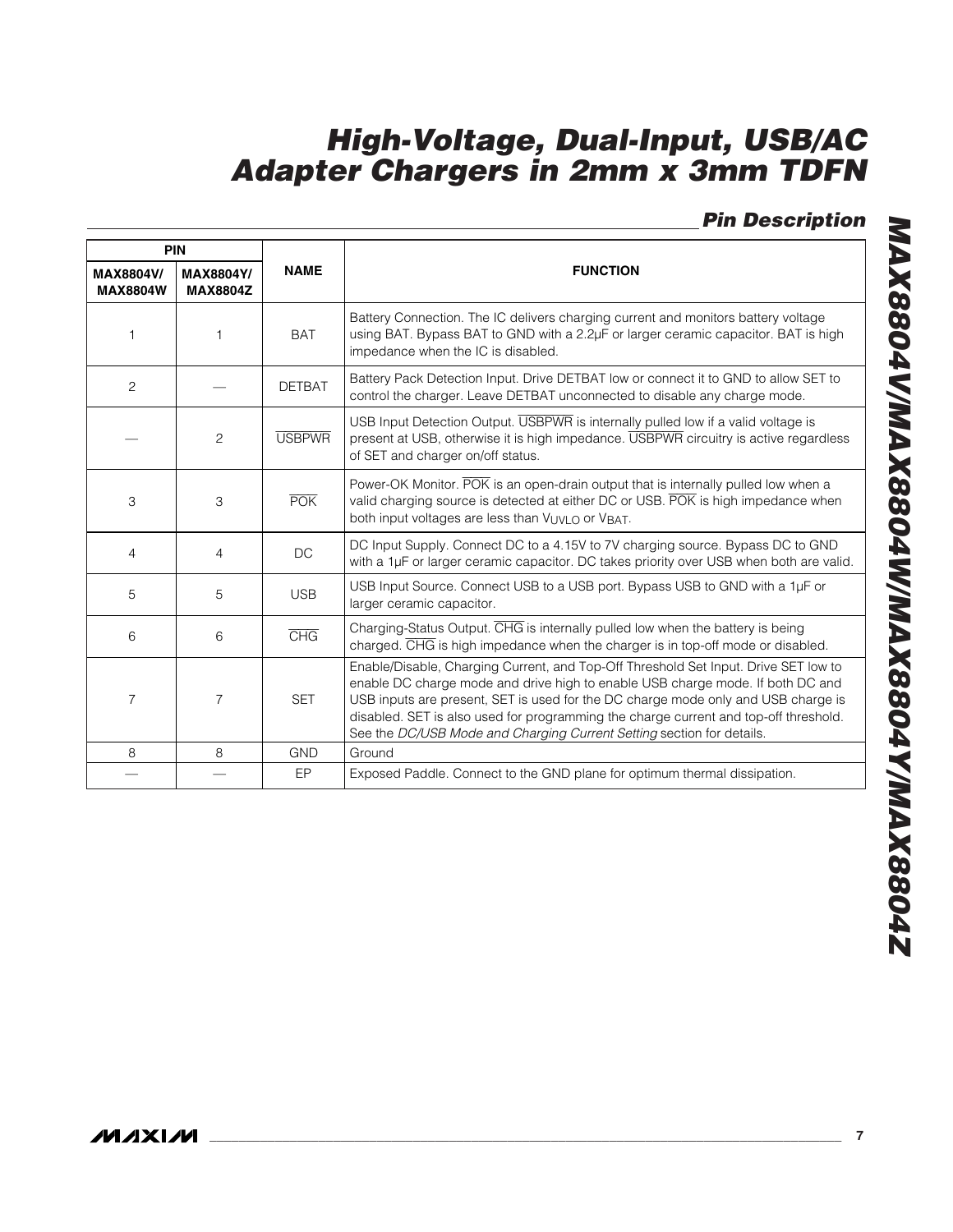

Figure 1. Functional Diagram

### **Detailed Description**

The MAX8804V/MAX8804W/MAX8804Y/MAX8804Z dualinput linear battery chargers use voltage, current, and thermal-control loops to charge and protect a single Li+ battery. When a Li+ battery with a cell voltage below 2.5V is inserted, the MAX8804V/MAX8804W/MAX8804Z chargers enter the prequalification stage where they precharge that cell with 95mA (Figure 2). The CHG indicator output is driven low to indicate entry into the prequalification state. When battery voltage exceeds 2.5V, the charger soft-starts as it enters the fast-charge stage. The MAX8804Y eliminates the prequalification state and enters fast-charge when the battery is inserted. The fastcharge current level is programmed by a simple singlewire interface. As the battery voltage approaches 4.2V, the charging current is reduced. If the battery current drops below the top-off current threshold, the CHG indicator goes high impedance, signaling that the battery is fully charged. The ICs then enter a constant voltage-regulation mode to maintain the battery at full charge.

The MAX8804V/MAX8804W/MAX8804Y/MAX8804Z automatically select between either a USB or AC adapter input source. The AC adapter charge current is programmable from 400mA to 700mA in 50mA steps through a simple single-wire interface (see Tables 2, 3, and 4). The USB charge current is programmable to 95mA, 380mA, or 475mA through the same interface (see Tables 5 and 6).

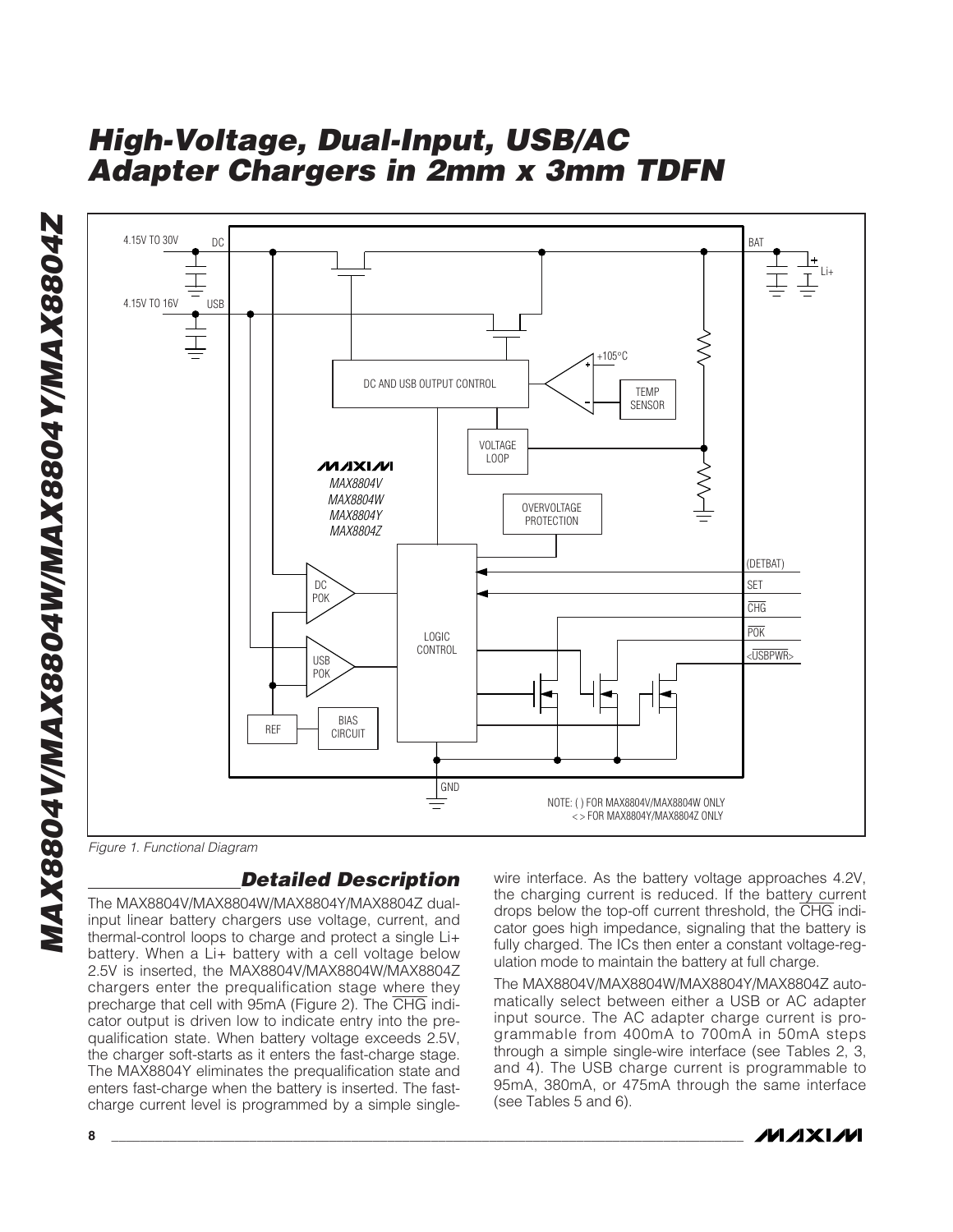

Figure 2. Charger State Diagram

### **DC Charging**

The MAX8804V/MAX8804W/MAX8804Y/MAX8804Z are designed to charge a single-cell Li+ battery from a DC source voltage between 4.15V and 7V and withstand up to 30V maximum input voltage. The charge current and top-off threshold are programmed with the SET input.

### **USB Charging**

The MAX8804V/MAX8804W/MAX8804Y/MAX8804Z contain a USB input that allows operation from a USB port with voltages between 4.15V and 7V and can withstand up to 16V maximum input voltage. Pulsing SET allows programming a 95mA, 380mA, or 475mA maximum charging current when using the USB input.



**\_\_\_\_\_\_\_\_\_\_\_\_\_\_\_\_\_\_\_\_\_\_\_\_\_\_\_\_\_\_\_\_\_\_\_\_\_\_\_\_\_\_\_\_\_\_\_\_\_\_\_\_\_\_\_\_\_\_\_\_\_\_\_\_\_\_\_\_\_\_\_\_\_\_\_\_\_\_\_\_\_\_\_\_\_\_\_ 9**

**MAX8804V/MAX8804W/MAX8804Y/MAX8804Z**

776887774778804728804M/M2X8804Y/MAX88047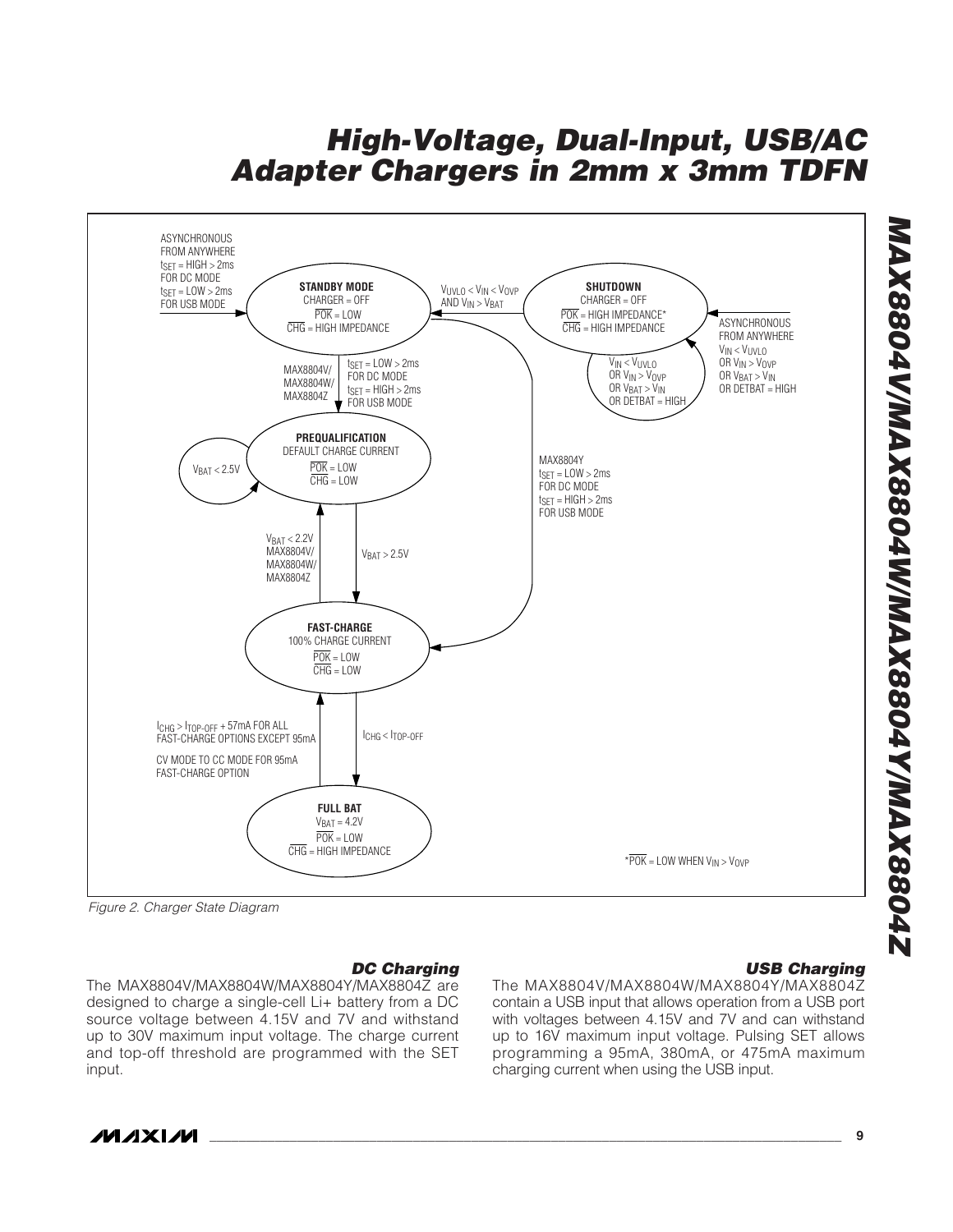### **Table 1. SET Truth Table**

| <b>SET</b> | VDC     | Vusb    | <b>CHARGER STATUS</b>                                   |
|------------|---------|---------|---------------------------------------------------------|
| Ω          | Invalid | Invalid | Off                                                     |
| 0          | Invalid | Valid   | Off                                                     |
| Ω          | Valid   | Invalid | DC charging mode enabled,<br>USB charging mode disabled |
| 0          | Valid   | Valid   | DC charging mode enabled,<br>USB charging mode disabled |
|            | Invalid | Invalid | Off                                                     |
|            | Invalid | Valid   | DC charging mode disabled,<br>USB charging mode enabled |
|            | Valid   | Invalid | Off                                                     |
|            | Valid   | Valid   | Off                                                     |

**Note:** This table is true when DETBAT = LOW for the MAX8804V/MAX8804W. When DETBAT = HIGH, the MAX8804W enters shutdown.

#### **DC/USB Mode and Charging Current Setting**

SET is a logic input that sets DC/USB charging mode and charging current. Drive SET low or leave it unconnected to enable DC charging mode. Drive SET high to enable USB charging mode (see Table 1). SET can also be driven by series pulses to program the charging current in both DC and USB mode.

#### **DC Charge Mode**

Drive SET low or leave it unconnected to enable DC charging mode. Subsequent pulses on SET program the charging current and the top-off threshold. There are seven fast-charge current options and four top-off threshold options. Pulse SET high (1µs to 1ms pulse width) subsequently to realize charging current and top-off threshold programming and transition. After the 28th pulse, the MAX8804V/ MAX8804W/MAX8804Y/ MAX8804Z go into the default mode and start a new cycle. See Tables 2, 3, and 4 and Figure 3 to set the desired charging current and top-off threshold. Drive SET high longer than 2ms to disable the DC chargingcontrol circuitry.

### **Table 2. MAX8804Y/MAX8804Z DC Charging Current Programming by Series Pulses**

| <b>PULSE</b><br><b>NUMBER</b>     | <b>DEFAULT</b> | 1st  | 2nd  | 3rd              | 4th  | 5th              | 6th  | 7th  | 8th  | 9th  | 10th | 11 <sub>th</sub> | 12th | 13th             | 14th |
|-----------------------------------|----------------|------|------|------------------|------|------------------|------|------|------|------|------|------------------|------|------------------|------|
| $lCHG$ (mA)                       | 500            | 500  | 500  | 500              | 550  | 550              | 550  | 550  | 600  | 600  | 600  | 600              | 450  | 450              | 450  |
| Top-Off Current<br>Threshold (mA) | 80             | 90   | 100  | 70               | 80   | 90               | 100  | 70   | 80   | 90   | 100  | 70               | 80   | 90               | 100  |
|                                   |                |      |      |                  |      |                  |      |      |      |      |      |                  |      |                  |      |
| <b>PULSE</b><br><b>NUMBER</b>     |                | 15th | 16th | 17 <sub>th</sub> | 18th | 19 <sub>th</sub> | 20th | 21st | 22nd | 23rd | 24th | 25th             | 26th | 27 <sub>th</sub> | 28th |
| $lCHG$ (mA)                       |                | 450  | 400  | 400              | 400  | 400              | 650  | 650  | 650  | 650  | 700  | 700              | 700  | 700              | 500  |

### **Table 3. MAX8804W DC Charging Current Programming by Series Pulses**

| <b>PULSE</b><br><b>NUMBER</b>     | <b>DEFAULT</b> | 1st  | 2nd  | 3rd              | 4th  | 5th              | 6th  | 7th  | 8th  | 9th  | 10th             | 11 <sub>th</sub> | 12 <sub>th</sub> | 13th             | 14th |
|-----------------------------------|----------------|------|------|------------------|------|------------------|------|------|------|------|------------------|------------------|------------------|------------------|------|
| ICHG (MA)                         | 450            | 450  | 450  | 450              | 550  | 550              | 550  | 550  | 500  | 500  | 500              | 500              | 400              | 400              | 400  |
| Top-Off Current<br>Threshold (mA) | 80             | 90   | 100  | 70               | 80   | 90               | 100  | 70   | 80   | 90   | 100              | 70               | 80               | 90               | 100  |
|                                   |                |      |      |                  |      |                  |      |      |      |      |                  |                  |                  |                  |      |
| <b>PULSE</b><br><b>NUMBER</b>     |                | 15th | 16th | 17 <sub>th</sub> | 18th | 19 <sub>th</sub> | 20th | 21st | 22nd | 23rd | 24 <sub>th</sub> | 25th             | 26th             | 27 <sub>th</sub> | 28th |
| ICHG (MA)                         |                | 400  | 600  | 600              | 600  | 600              | 650  | 650  | 650  | 650  | 700              | 700              | 700              | 700              | 450  |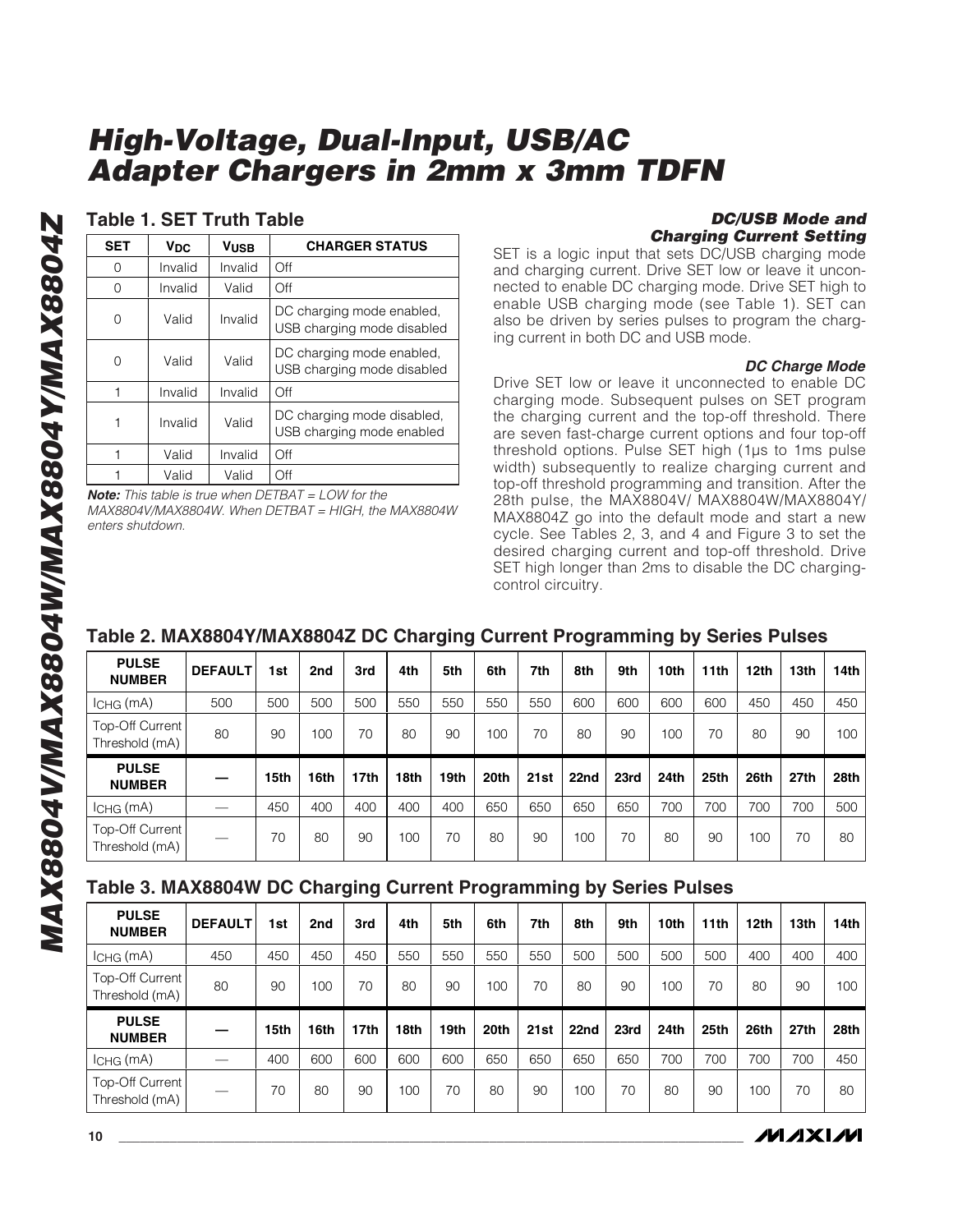### **Table 4. MAX8804V DC Charging Current Programming by Series Pulses**

| <b>PULSE</b><br><b>NUMBER</b>     | <b>DEFAULT</b> | 1st  | 2nd              | 3rd  | 4th  | 5th  | 6th  | 7th  | 8th  | 9th  | 10th | 11 <sub>th</sub> | 12 <sub>th</sub> | 13th             | 14th |
|-----------------------------------|----------------|------|------------------|------|------|------|------|------|------|------|------|------------------|------------------|------------------|------|
| $ICHG$ (mA)                       | 450            | 450  | 450              | 450  | 550  | 550  | 550  | 550  | 500  | 500  | 500  | 500              | 400              | 400              | 400  |
| Top-Off Current<br>Threshold (mA) | 120            | 140  | 180              | 200  | 120  | 140  | 180  | 200  | 120  | 140  | 180  | 200              | 120              | 140              | 180  |
|                                   |                |      |                  |      |      |      |      |      |      |      |      |                  |                  |                  |      |
| <b>PULSE</b><br><b>NUMBER</b>     |                | 15th | 16 <sup>th</sup> | 17th | 18th | 19th | 20th | 21st | 22nd | 23rd | 24th | 25th             | 26th             | 27 <sub>th</sub> | 28th |
| $ICHG$ ( $mA$ )                   |                | 400  | 600              | 600  | 600  | 600  | 650  | 650  | 650  | 650  | 700  | 700              | 700              | 700              | 450  |



Figure 3. DC Charging Current and Top-Off Threshold Programming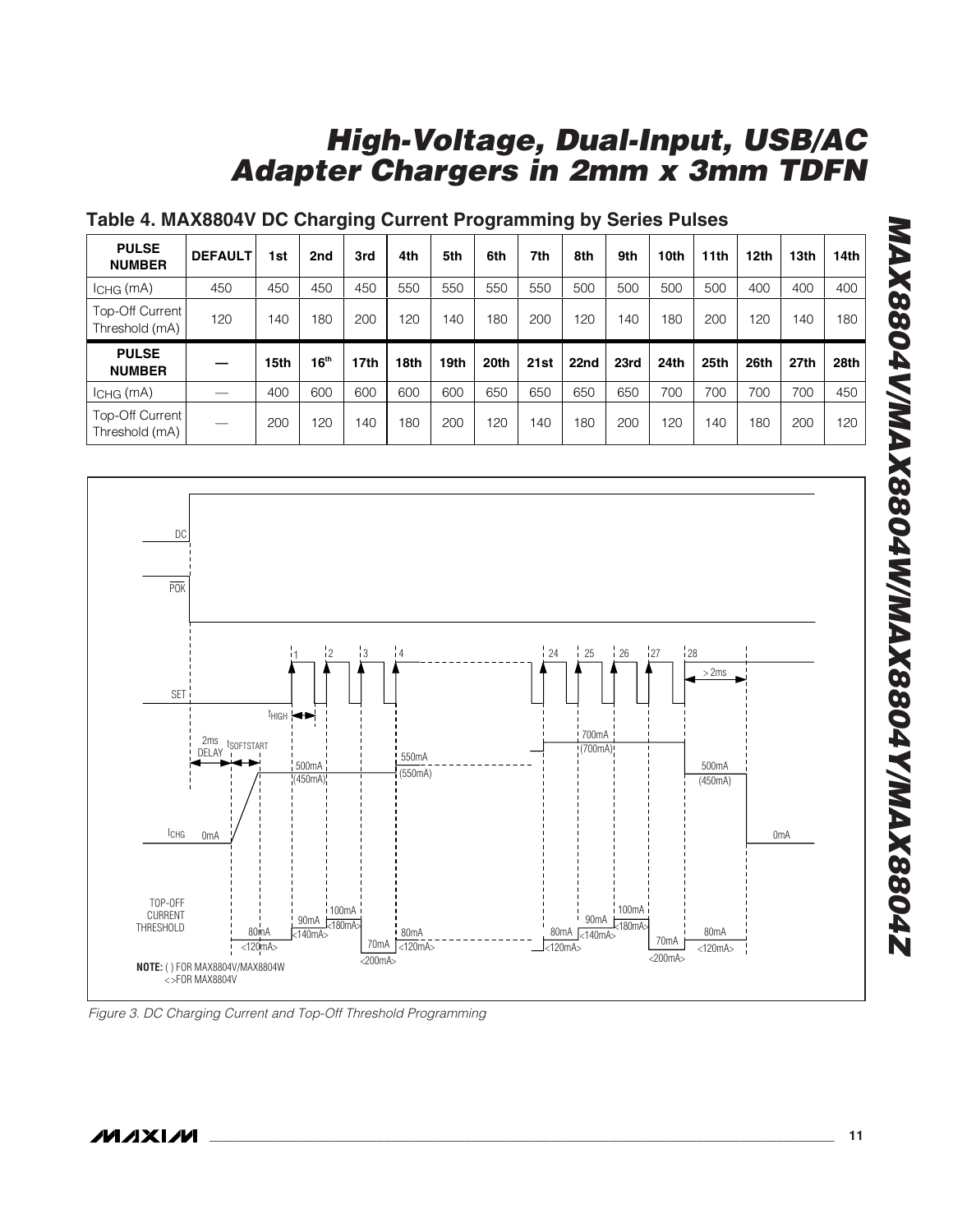**MAX8804V/MAX8804W/MAX8804Y/MAX8804Z** MAX8804V/MAX8804W/MAX8804Y/MAX8804Z

#### **USB Charge Mode**

Drive SET high to enable USB charging mode when the USB input is valid. Subsequent low pulses with 1µs to 1ms pulse width on SET program the fast charging current from 95mA, 380mA, to 475mA for the MAX8804Y/ MAX8804Z and from 380mA, 475mA, to 95mA for the MAX8804V/MAX8804W and then repeat new cycle as shown in Tables 5 and 6. Drive SET low or leave it unconnected longer than 2ms to disable USB charging-control circuitry.

### **Table 5. MAX8804Y/MAX8804Z USB Charging Current Programming by Series Pulses**

| <b>PULSE NUMBER</b>                      | <b>DEFAULT</b> | 1st | 2 <sub>nd</sub> | 3rd |
|------------------------------------------|----------------|-----|-----------------|-----|
| ' Існа (mA)                              | 95             | 380 | 475             | 95  |
| <b>Top-Off Current</b><br>Threshold (mA) | 80             | 80  | 80              | 80  |

**Table 6. MAX8804V/MAX8804W USB Charging Current Programming by Series Pulses**

| <b>PULSE NUMBER</b>               | <b>DEFAULT</b> | 1st | 2 <sub>nd</sub> | 3rd |
|-----------------------------------|----------------|-----|-----------------|-----|
| $ICHG$ (mA)                       | 380            | 475 | 95              | 380 |
| Top-Off Current<br>Threshold (mA) | 80             | 80  | 80              | 80  |



Figure 4. USB Charging Current Programming

*IVI A* XI*IV*I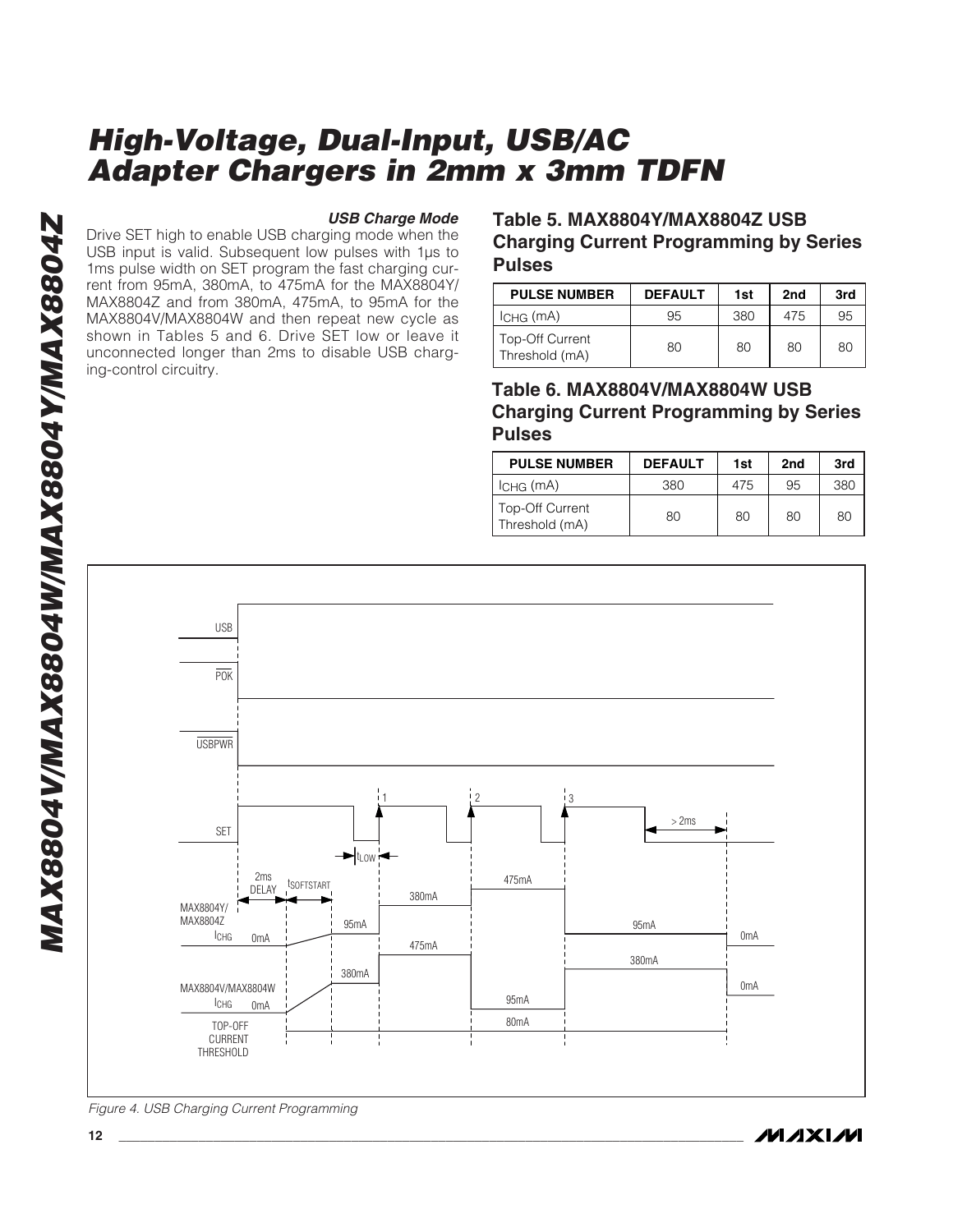#### **Soft-Start**

The soft-start circuitry activates when entering fastcharge mode. In the MAX8804Y, soft-start is entered directly after being enabled, and the charging current ramps up in 250µs from 0 to 500mA (95mA in USB mode). This reduces the inrush current on the input supply. Note that the MAX8804V/MAX8804W/ MAX8804Z has a prequalification state and the charging current ramps up when the prequalification state is complete (VBAT exceeds 2.5V).

#### **Thermal Regulation Control**

The thermal-regulation loop limits the MAX8804V/ MAX8804W/MAX8804Y/MAX8804Z die temperature to +105°C by reducing the charge current as necessary. This feature not only protects the ICs from overheating, but also allows a higher charge current at room temperature without risking damage to the system.

#### **Charging-Status Output (**CHG**)**

CHG is an open-drain output that indicates charger status. CHG goes low during charge cycles where the MAX8804V/MAX8804W/MAX8804Y/MAX8804Z are in prequalification or fast-charge mode. CHG goes high impedance when the charge current reaches the topoff threshold for more than 4ms, indicating charging is done. The CHG status is latched after the top-off threshold is reached. The latch is reset by toggling the SET input, recycling input power, or increasing the charging current to the top-off threshold plus 57mA (typ).

When the MAX8804V/MAX8804W/MAX8804Y/MAX8804Z are used in conjunction with a microprocessor (µP), connect a pullup resistor between CHG and the logic I/O voltage to indicate charge status to the µP. Alternatively, CHG can sink up to 5mA for an LED charge indicator.

### **Power-OK Monitor (**POK**)**

The MAX8804V/MAX8804W/MAX8804Y/MAX8804Z contain an open-drain POK output that goes low when a valid input source is detected at either DC or USB. A valid input source is one whose voltage is greater than 4.15V and exceeds the battery voltage by 250mV. After a valid input has been established, charging is sustained with inputs as low as 3.5V as long as the input voltage remains above the battery voltage by at least 40mV. POK status is maintained regardless of SET status.

When the MAX8804V/MAX8804W/MAX8804Y/MAX8804Z are used in conjunction with a  $\mu$ P, connect a pullup resistor between POK and the logic I/O voltage to indicate power-OK to the µP. Alternatively, POK can sink up to 5mA for an LED power-OK indicator.

### **USB Power Status Output (**USBPWR**) (MAX8804Y/MAX8804Z Only)**

 $\overline{USB PWR}$  is internally pulled low when  $V_{\text{USB}} > V_{\text{UVLO}}$ and  $V_{\text{USB}}$  -  $V_{\text{BAT}}$  > 250mV. Otherwise, it is high impedance. USBPWR indicates the USB input presence regardless of SET status and charger status.

When the MAX8804Y/MAX8804Z are used in conjunction with a uP, connect a pullup resistor between USBPWR and the logic I/O voltage to indicate USB power status to the µP. Alternatively, USBPWR can sink up to 5mA for an LED USB power status indicator.

#### **Battery Pack Dectection Input (DETBAT, MAX8804V/MAX8804W Only)**

DETBAT is pulled up to an internal 3V supply through a 63kΩ resistor. Driving DETBAT low or connecting it to GND allows SET to control the charger. When DETBAT is left unconnected, the MAX8804V/MAX8804W enters shutdown.

### **Applications Information**

#### **Capacitor Selection**

Connect a 2.2µF ceramic capacitor from BAT to GND for proper stability. Connect a 1µF ceramic capacitor from DC to GND. If using the USB input, bypass USB to GND with a 1µF ceramic capacitor. Use a larger input bypass capacitor for high charging currents to reduce supply noise. All capacitors should be X5R dielectric or better. Be aware that some capacitors have large voltage and temperature coefficients and should be avoided.

#### **Thermal Considerations**

The MAX8804V/MAX8804W/MAX8804Y/MAX8804Z are available in a thermally enhanced TDFN package with an exposed paddle. Connect the exposed paddle to a large copper ground plane to provide a thermal contact between the device and the PCB for increased power dissipation. The exposed paddle transfers heat away from the device, allowing the IC to charge the battery with maximum current, while minimizing the die temperature increase.

### **Input Sources**

The MAX8804V/MAX8804W/MAX8804Y/MAX8804Z operate from well-regulated input sources. The operating input voltage range is 4.15V to 7V. The device survives DC input supply voltages up to 30V and USB input source voltages up to 16V without damage to the IC. If the input voltage is greater than 7.5V (typ), the IC stops charging. An appropriate power supply must provide at least 4.2V plus the voltage drop across the internal pass transistor when sourcing the desired maximum charging current:

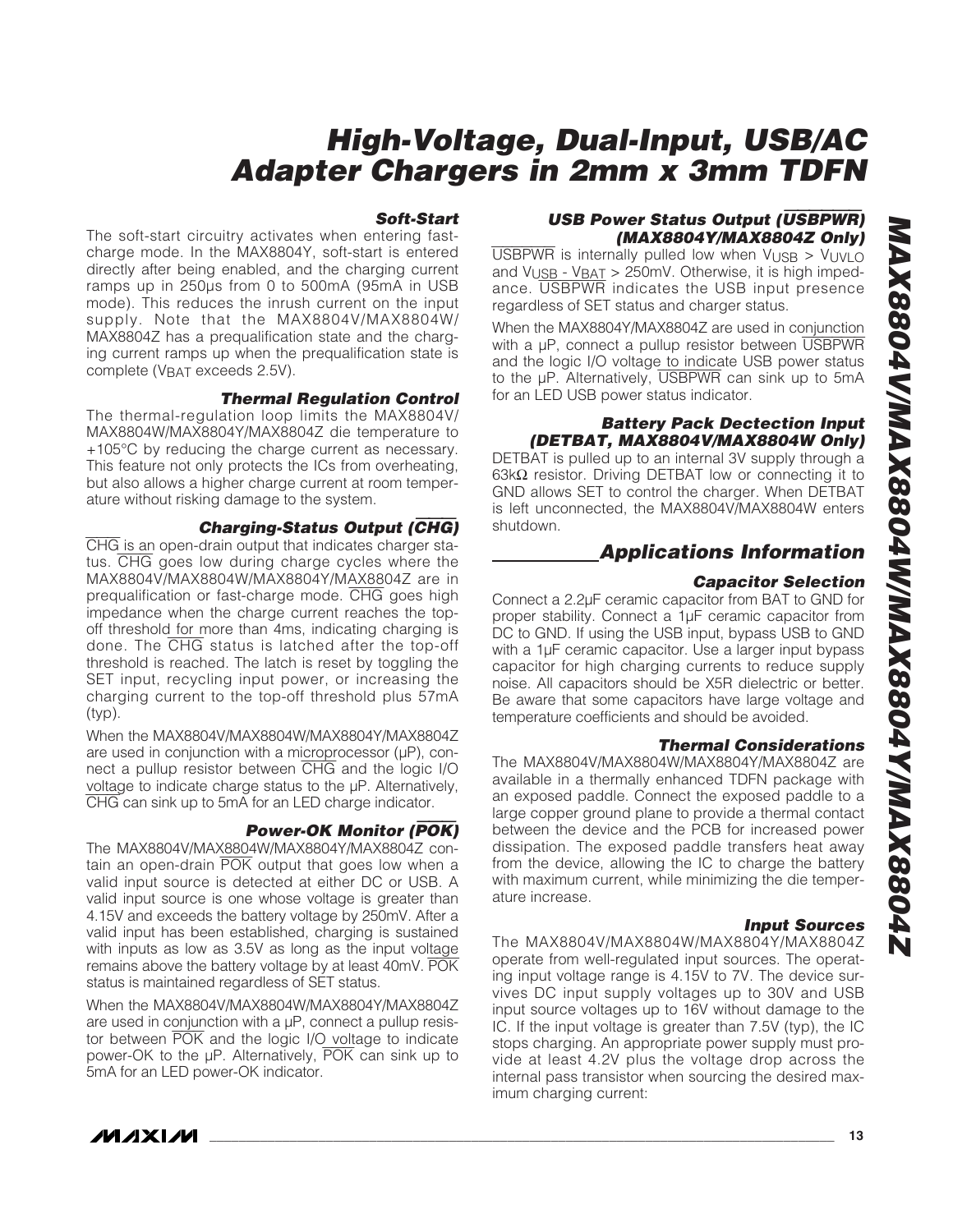$V_{IN(MIN)} > 4.2V + ICHARGE(MAX) \times RON$ 

where R<sub>ON</sub> is the input-to-BAT resistance (typically 0.55Ω for DC or 0.65Ω for USB). Failure to meet this requirement results in an incomplete charge or increased charge time.

#### **Application Circuits Stand-Alone Li+ Charger**

The MAX8804V/MAX8804W/MAX8804Y/MAX8804Z provide a complete Li+ charging solution. The Typical Application Circuit shows the MAX8804V/MAX8804W/ MAX8804Y/MAX8804Z as a stand-alone Li+ battery charger. The LED indicates when either fast-charge or prequalification has begun. When the battery is fully charged, the LED turns off.

#### **Microprocessor-Interfaced Li+ Charger**

Figure 5 shows the MAX8804V/MAX8804W/MAX8804Y/ MAX8804Z as a µP-interfaced Li+ battery charger. The µP drives SET to enable/disable DC/USB mode charging. CHG can be used to detect the charge status of a battery.

### **Layout and Bypassing**

Connect the input capacitors as close as possible to the IC. Provide a large copper GND plane to allow the exposed paddle to sink heat away from the IC. Connect the battery to BAT as close as possible to the IC to provide accurate battery voltage sensing. Make all highcurrent traces short and wide to minimize voltage drops. A sample layout is available in the MAX8804Z evaluation kit to speed designs.



Figure 5. Microprocessor-Interfaced Li+ Charger with the MAX8804V/MAX8804W/MAX8804Y/MAX8804Z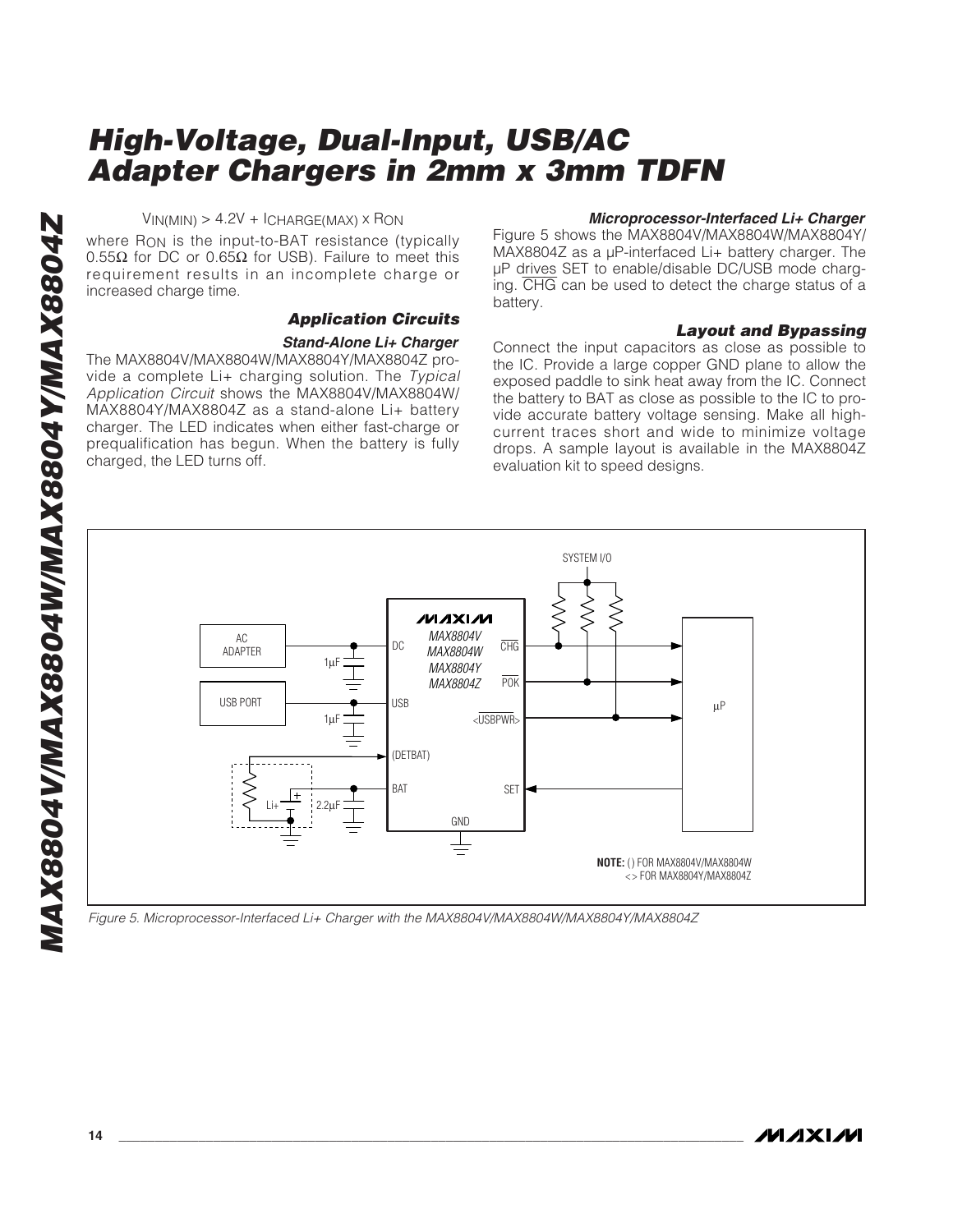## **Pin Configuration**



**Chip Information**

PROCESS: BiCMOS

## **Package Information**

For the latest package outline information, go to **www.maxim-ic.com/packages**.

|           | PACKAGE TYPE   PACKAGE CODE   DOCUMENT NO. |         |
|-----------|--------------------------------------------|---------|
| 8 TDEN-FP | 1823+1                                     | 21-0174 |

**MAXIM**